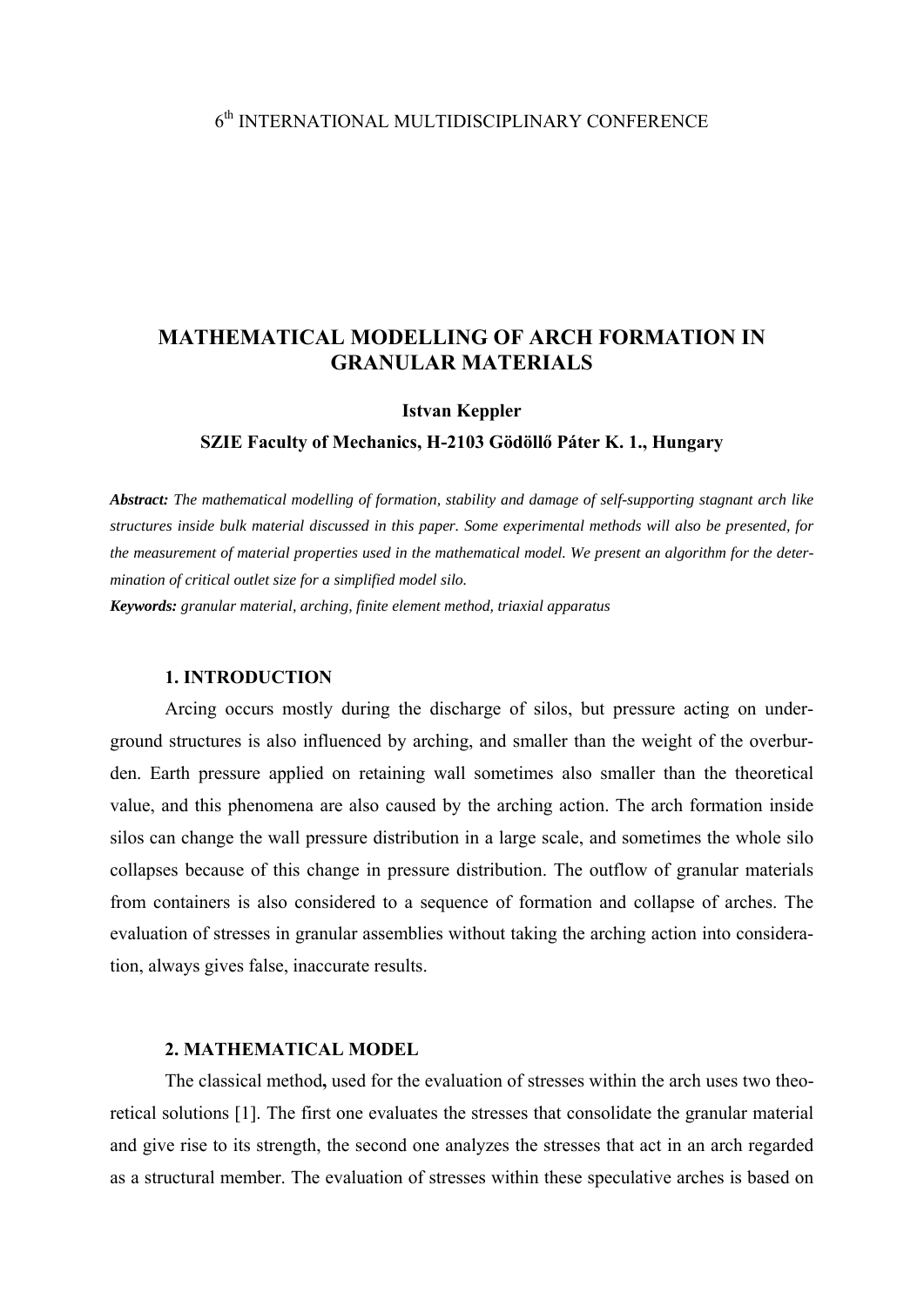assumptions on the shape of these arches. The classical definition of arching follows from these aspects: "arching refers to spontaneous formation of an arch like supported stagnant mass of bulk material [1] ", which is capable of bearing the pressure originating from the mass above it.

For the mathematical model, first we need to determine the stresses inside our model silo. The model silo was a simple rectangle shaped container, with variable outlet size on its bottom. For the determination of stresses acting inside the granular mass, we used a used linear elastic, isotropic, homogenous continuum material model for the granular assembly. Our assumptions were:

- 1. The granular material fills out continuously the container, and its material properties are independent of space coordinates, time and orientation.
- 2. We assumed, that the connection between the stress and the deformation tensor is linear in every point of our model silo.
- 3. The load originated only from material self weight.
- 4. The wall-material friction can be neglected.
- 5. The rigidity of the silo side wall supposed to be infinite.
- 6. We assumed plain strain state.

Our aim was to determine the critical outlet size of this model silo. Critical outlet size means a border-line case, namely if the outlet size is bigger than this critical values, stable arches ca not be taken form.





*Fig. 1: Triaxial apparatus Fig. 2: Triaxial compression*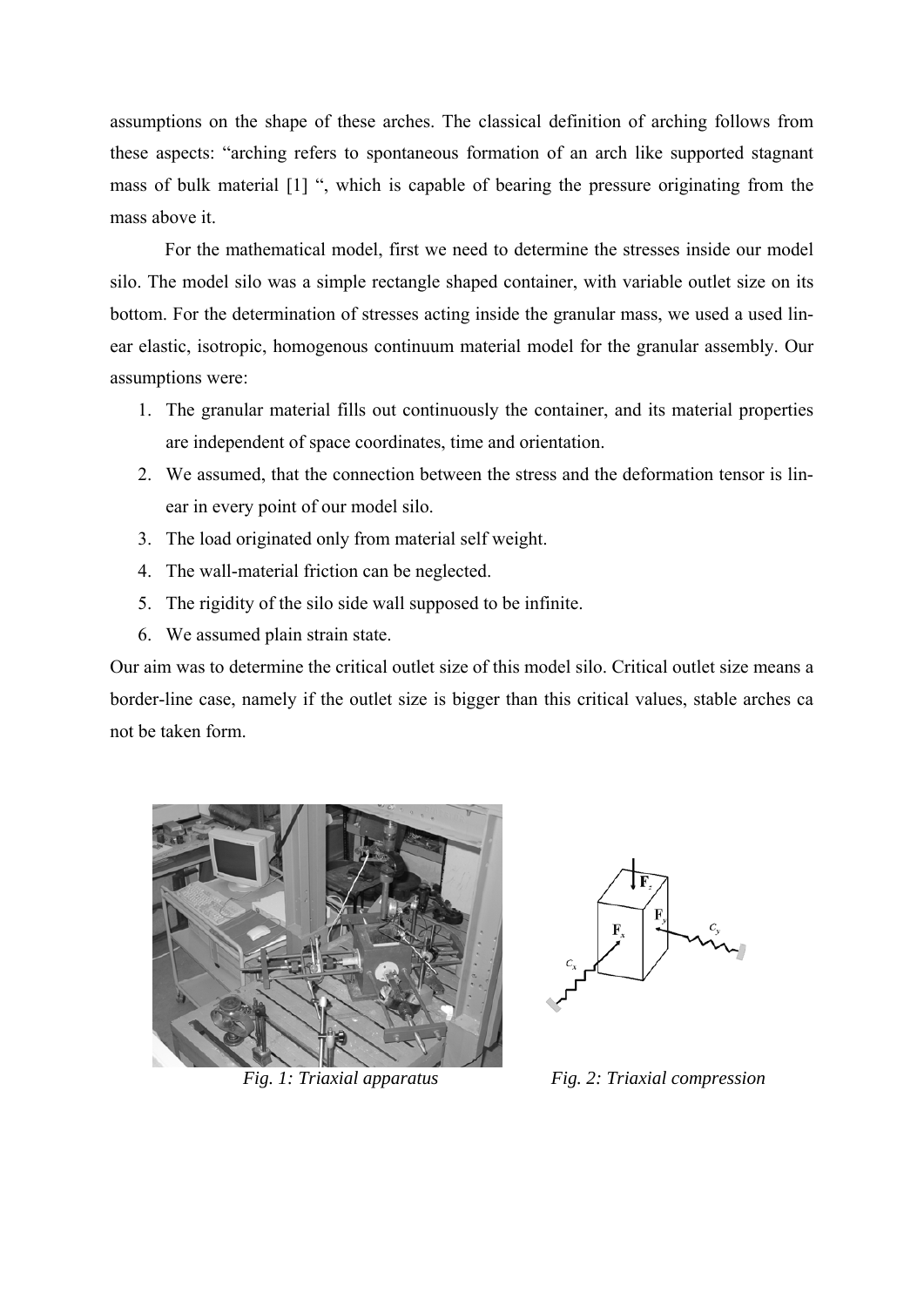#### **2.1. Material properties and failure criteria**

For the determination of stresses, the specimen's Young modulus (*E*) and the Poisson's ratio  $(v)$  had to be determine. The measurement process of these material properties described in [2]. We needed an other material property for the description of the collapse of the arch. This is the critical stress belonging to biaxial stress state. The arch collapses, when on its free boundary – where the material is in biaxial stress state – the compressive stress exceeds the critical value  $\sigma_K$ .

We used a special triaxial apparatus (*fig. 2*) for the determination of material properties. The description of this apparatus can be found in [3]. To measure the critical stress belonging to biaxial stress state, we applied two different kind of load on the granular material. In the first step we applied a triaxial pre-compression on the specimen. Then we removed one of the lateral springs (*fig. 3*), and increased the vertical load until the collapse of the specimen. With the removal of one of the lateral springs, we realized the biaxial stress state, needed for the measurement of the critical stress.

Knowing the material properties, the stresses arising inside the model silo can be determined using finite element method. The finite element model of silo is in *fig 3*. After the

determination of stresses inside the model silo, we have to analyze the process of arch formation. For this, we have to determine the failure criterions "controlling" the arch formation and collapse process. The failure criterion for arch formation is simple for this rectangle shaped model silo: granular assemblies are unable to resist tension. It is also simple to formulate this conditions in mathematical form. After the evaluation of stresses, we have to compute the eigenvalues of the stress tensor in every



point of the granular material. These eigenvalues are the so called principal stresses. If the biggest principal stress is positive, than in that point of the material tension occurs, and the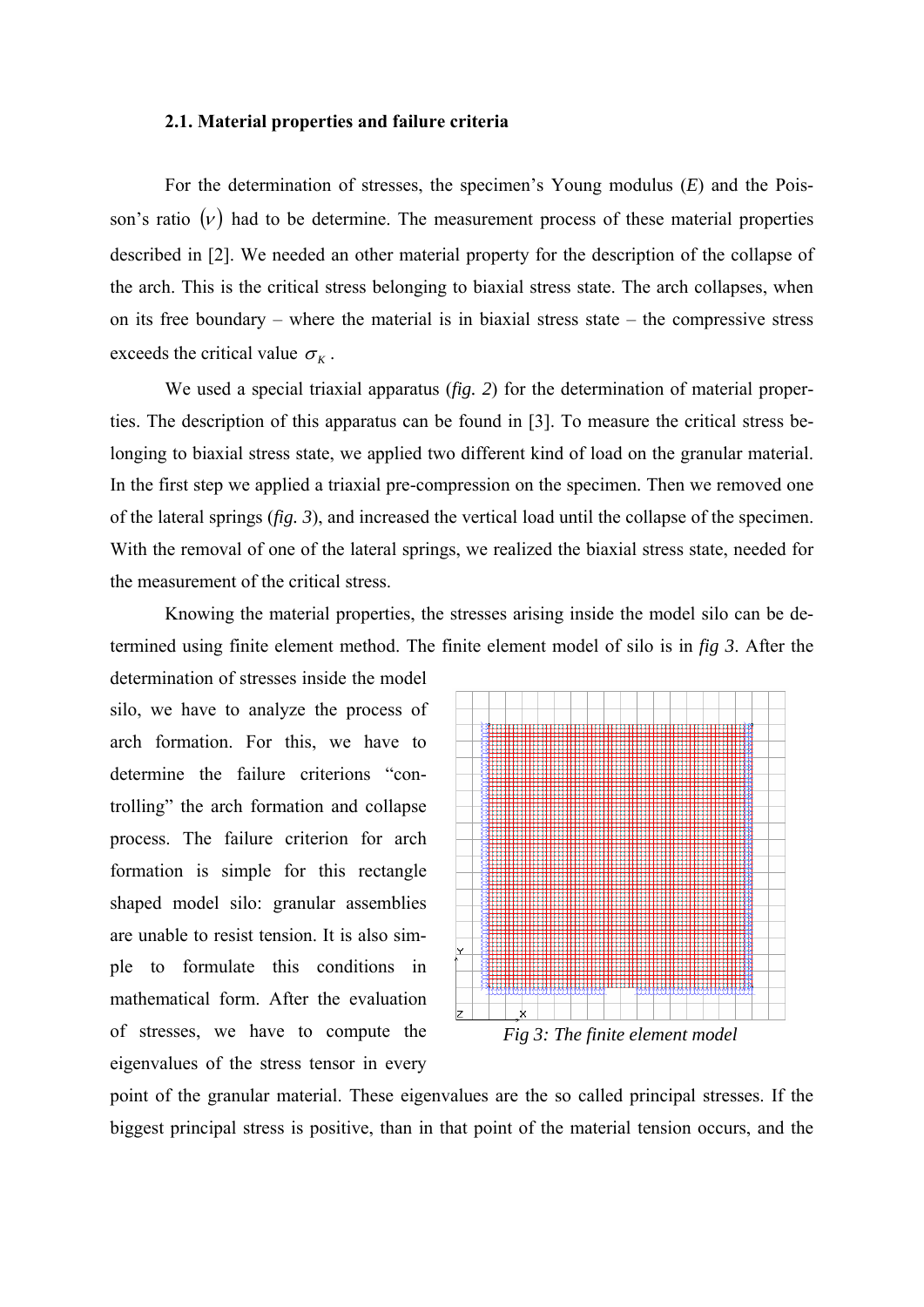continuity of the material fails. The material is falling out from these point through the open outlet.

The stability and collapse of the arches depends on two different failure conditions. The firs failure condition occurs, when on the materials free boundary – where the material is in biaxial stress state – the compressive stress exceeds the critical value  $\sigma_{K}$ . The mathematical formulation of this failure criterion is also in connection with the principal stress values. If the third (smallest, and in our case negative) principal stress value is smaller then the critical  $\sigma_K$ , in any points of the granular assembly's boundaries, than the failure of the arch is due to happen. The value of this critical stress depends on the magnitude of pre-compressing stresses. The second failure criterion is about the shear stresses acting inside the granular material. The value of the shear stresses inside granular materials cannot be higher than a critical value. The critical shear stress value is – usually considered to be linear – function of the friction angle and cohesion of the granular material.

Using this failure conditions, it is possible to create an algorithm for the numerical simulation of the arching process (*fig 4*).

### **2.2. The algorithm**

- 1. First we open the outlet to an initial size.
- 2. The determination of stresses inside the granular material comes next. Using finite element method, this is possible; numerically.
- 3. Knowing the stresses, the eigenvalues of stress tensors must be computed.
- 4. Using the biggest eigenvalues, the failure criterion for arch formation must be applied.
- 5. After the removal of material elements, where the first failure criterion prevailed, the domain, where the stresses were evaluated changed, so the stresses must be evaluated again.
- 6. Knowing the new stresses, the eigenvalues must be computed again, and the failure condition for arch formation must be applied. This goes until there are no more points inside the material, where tension occurs.
- 7. When there is no more tension, the two failure criterion for arch collapse must be taken into account. If none of them comes to be true, then a stable arch formed. This arch belongs to the outlet size adjusted in step 1.
- 8. The outlet size can be enlarged, and then the whole process starts again from step 2.
- 9. The algorithm runs until one of the arch failure criterions comes to be true.
- 10. When the arch collapse criterion occurs, the critical outlet size is determined.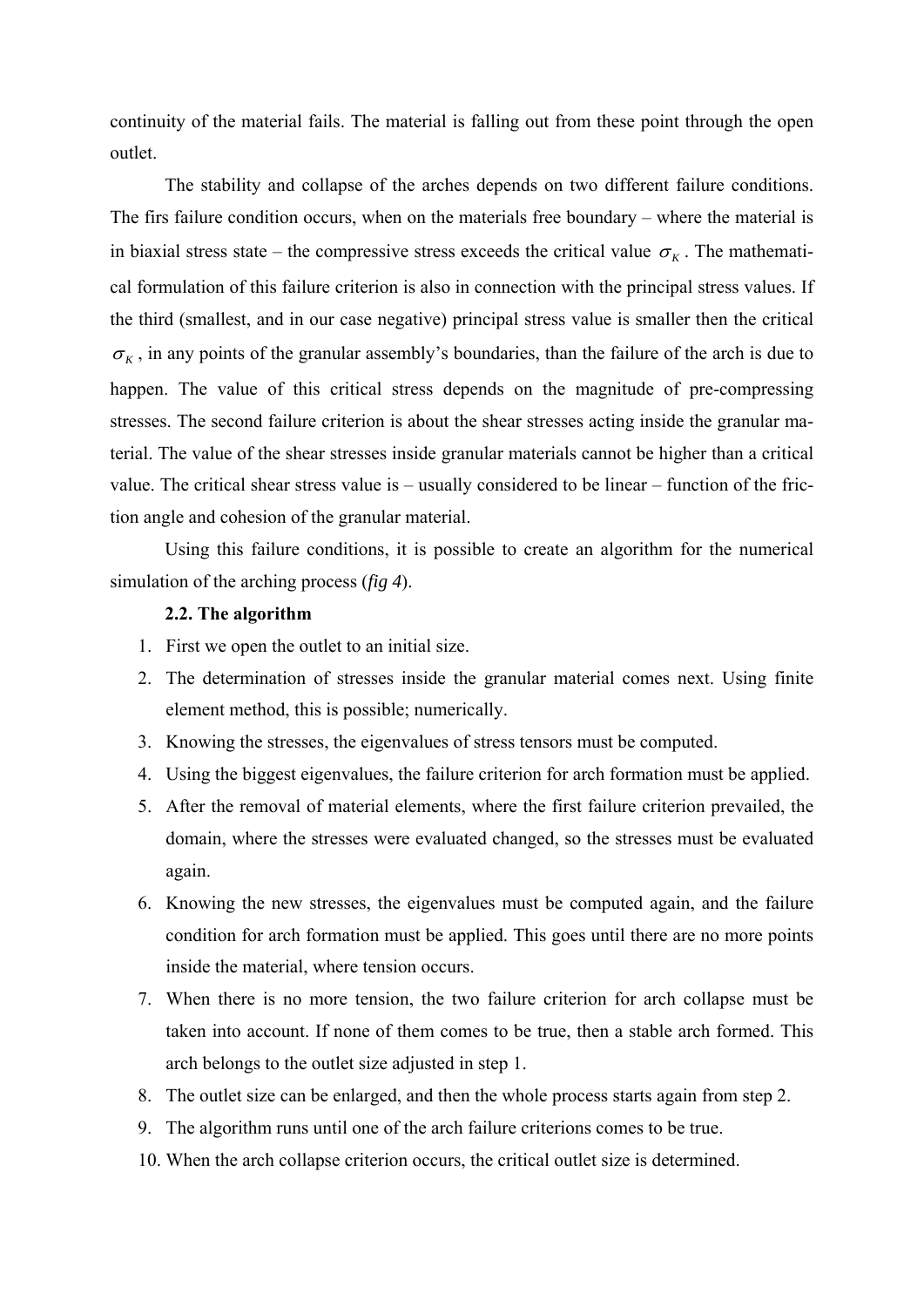

*Fig 4.: The algorithm for determination of critical outlet size* 

## **3. RESULTS AND FURHTER RESEARCH**

An iterative method for modelling the arching action in granular assemblies was developed. This method is different, and more efficient than any methods existing in the literature for determination of critical outlet size in silos. Our further research will include the conic shaped containers, where the possible sliding of the material at the container wall must be also taken into account.